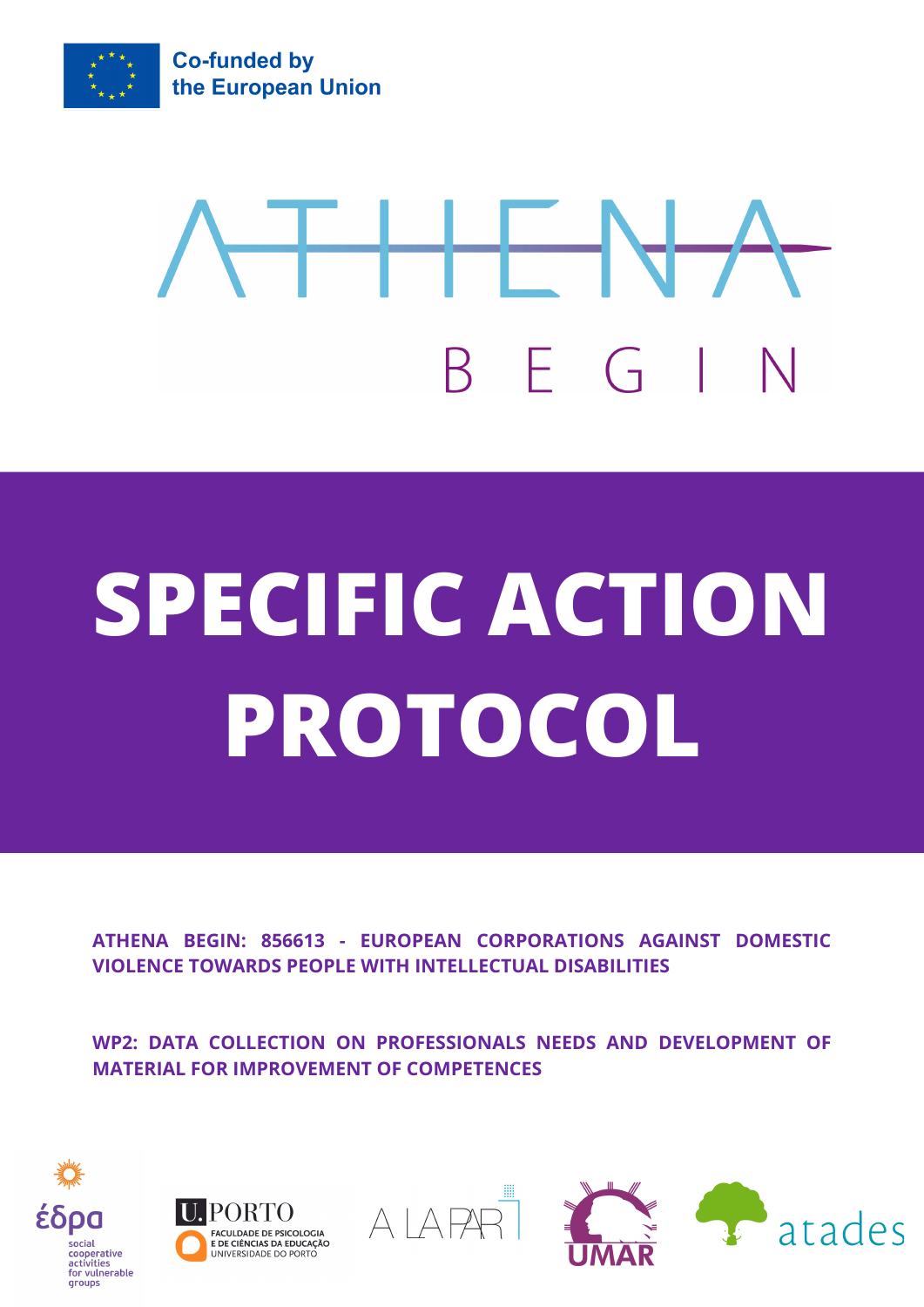#### **1) Introduction.**

The present Specific Action Guidelines is one of the outputs of the "ATHENA BEGIN" project. The project aims to offer resources and tools to professionals who assist people with intellectual disabilities victims of gender-based violence (hereafter named as GBV), namely domestic violence, and empower the victims themselves to improve their quality of life by developing their skills and personal abilities. This arises the need to identify hidden realities, to tackle them professionally and effectively, and to minimize any secondary victimization that victims/survivors may suffer during the process.

To achieve these goals, there has been a commitment to develop content to train professionals involved in the care of victims of GBV, to develop training programme(s) for prevention and guidelines for different actions. Women and men with intellectual disabilities, professionals (healthcare, psychologists, social workers, jurists, police agents, caregivers) and others (policy makers and general public) are the direct and indirect beneficiaries from the project.

It is expected that these training materials improve the competences of professionals for the protection and support of people with intellectual disabilities.

The Specific Action Guidelines in particular is an example of one of those materials. It is the product of a thorough analysis obtained from the extraction of quantitative and qualitative data previously reported and made available by each partner country (Portugal, Spain and Greece), concerning professionals and informal caregivers of people with intellectual disabilities that seek to effectively support this vulnerable group.

With these Specific Action Guidelines, the expected attainment is to make known the limitations encountered by these professionals and informal caregivers towards this vulnerable group by (1) bringing public awareness to them and by (2) presenting improvement opportunities for the gaps detected in this field of work.

For that purpose, the document has been organized in three major dimensions: recommendations, action guidelines and action areas on attention to women with disabilities, victims of GBV and domestic violence.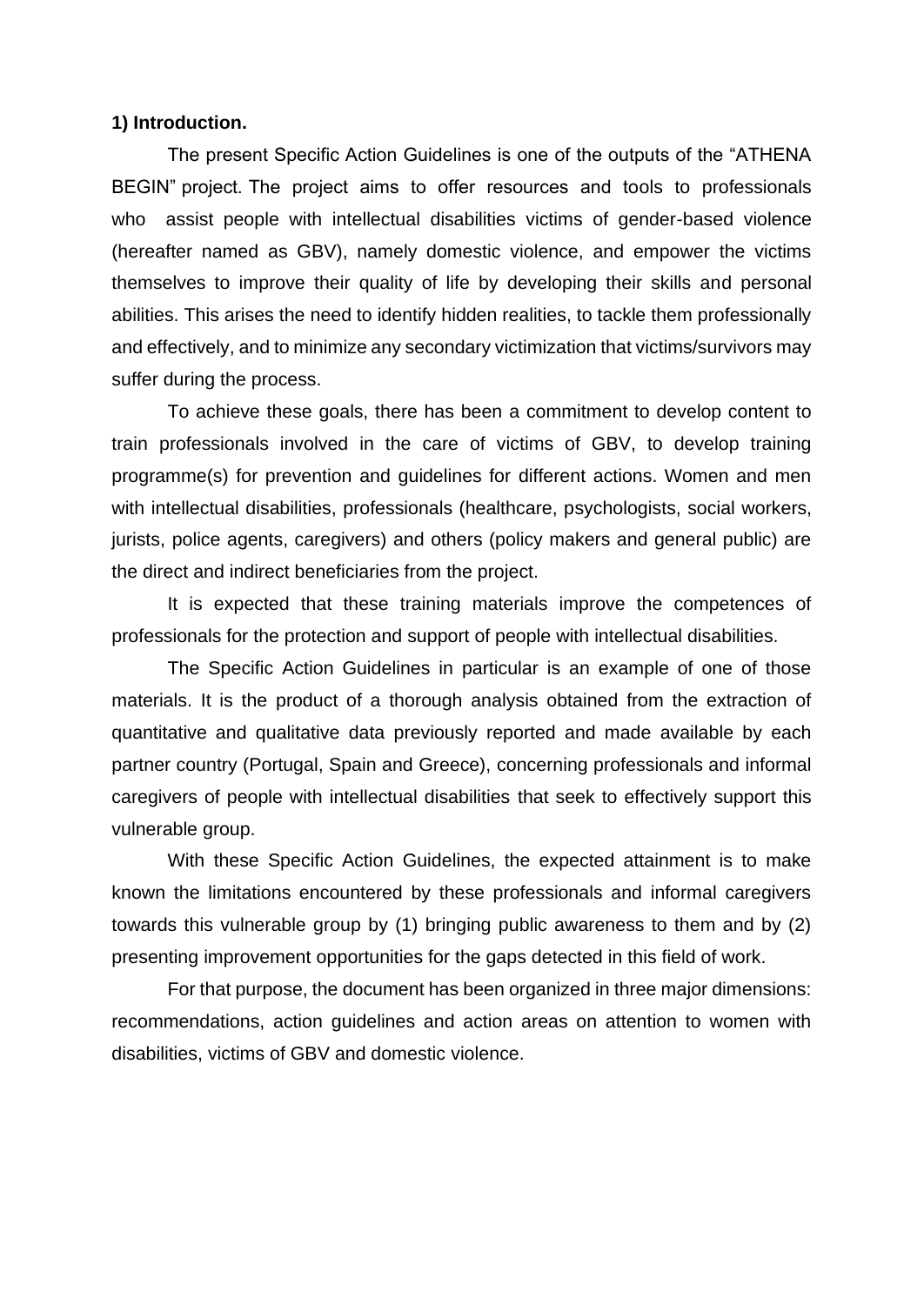#### **2) Glossary/Definitions**

For the purpose of these action guidelines, the definitions below should be considered:

**Gender-based violence**: According to the European Institute for Gender Equality, Gender-based violence shall mean a 'phenomenon deeply rooted in gender inequality, and continues to be one of the most notable human rights violations within all societies. Gender-based violence is violence directed against a person because of their gender. Both women and men experience gender-based violence but the majority of victims are women and girls.'<sup>1</sup>

**Domestic violence**: According to Article 3b of the Istanbul Convention, domestic violence 'shall mean all acts of physical, sexual, psychological or economic violence that occur within the family or domestic unit or between former or current spouses or partners, whether or not the perpetrator shares or has shared the same residence with the victim.'<sup>2</sup>

**People with intellectual disabilities**: any natural person, regardless gender or age who have 'significantly reduced ability to understand new or complex information and to learn and apply new skills (impaired intelligence). This results in a reduced ability to cope independently (impaired social functioning), and begins before adulthood, with a lasting effect on development<sup>'3</sup> (as provided by the World Health Organization).

**Child/Young person**: any natural person under 18 years of age.

**Informal caregivers**: According to John Hopkins Medicine, informal caregiver shall mean any person who 'gives care to family or friends usually without payment. A caregiver gives care, generally in the home environment, for an aging parent, spouse, other relative, or unrelated person, or for an ill, or disabled person. These tasks may include transportation, grocery shopping,

<sup>1</sup> Definition retrieved from EIGE's official website, available at: [https://eige.europa.eu/gender-based](https://eige.europa.eu/gender-based-violence/what-is-gender-based-violence)[violence/what-is-gender-based-violence](https://eige.europa.eu/gender-based-violence/what-is-gender-based-violence)

<sup>&</sup>lt;sup>2</sup> Definition retrieved from Istanbul Convention text, available at:<https://rm.coe.int/168008482e> <sup>3</sup> Definition retrieved from World Health Organization glossary/definition, available at:

[https://www.euro.who.int/en/health-topics/noncommunicable-diseases/mental](https://www.euro.who.int/en/health-topics/noncommunicable-diseases/mental-health/news/news/2010/15/childrens-right-to-family-life/definition-intellectual-disability)[health/news/news/2010/15/childrens-right-to-family-life/definition-intellectual-disability](https://www.euro.who.int/en/health-topics/noncommunicable-diseases/mental-health/news/news/2010/15/childrens-right-to-family-life/definition-intellectual-disability)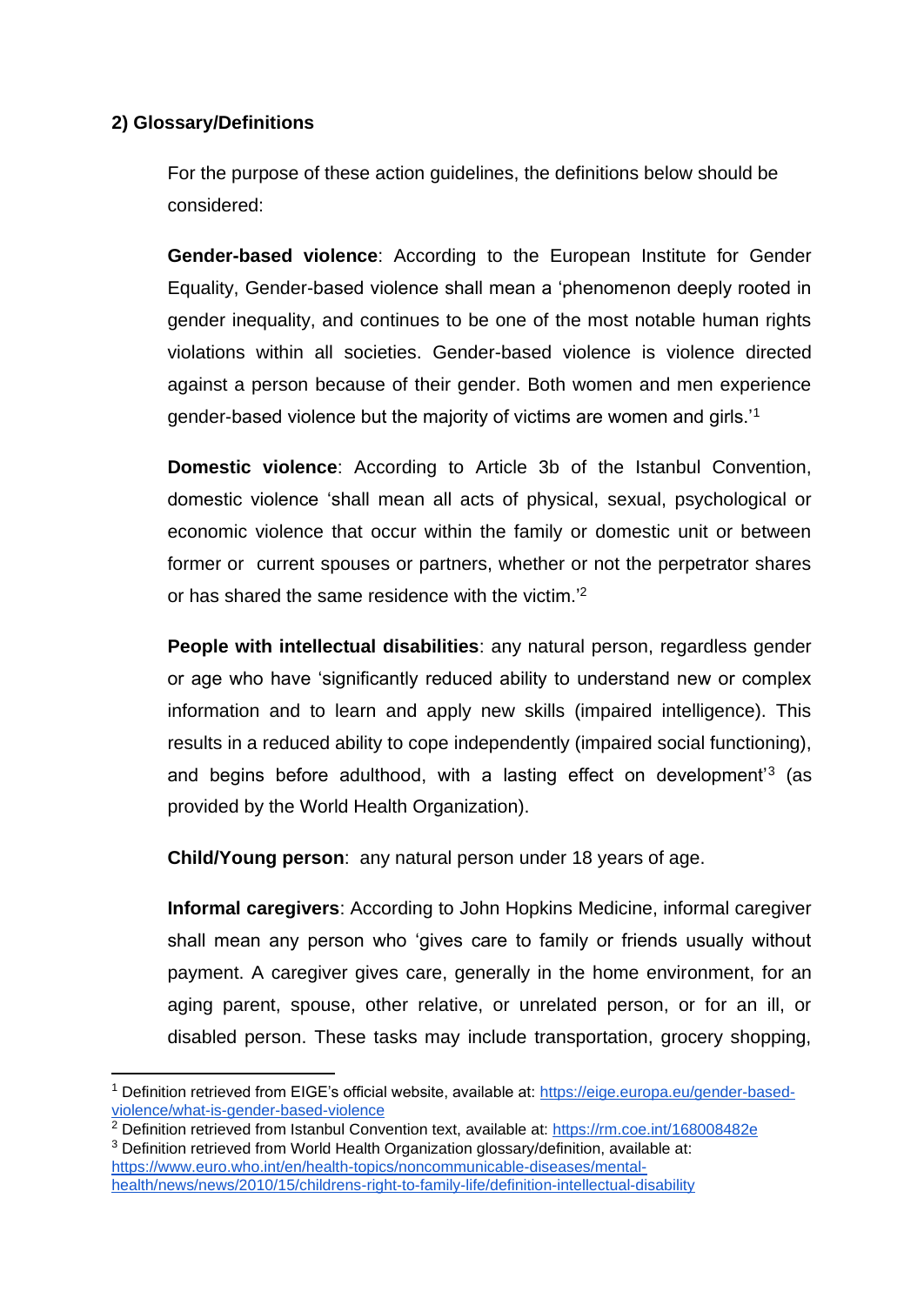housework, preparing meals. Also giving assistance with getting dressed, getting out of bed, helping with eating, and incontinence.'<sup>4</sup>

**Formal/professional caregivers**: all formally educated and trained professionals who work in support structures, such as health and social care services, and are paid for the care that they provide for people with intellectual disability. The term also includes independent professionals, not linked to institutions, but who, likewise, are paid for the provision of care.

**Victim/Survivors**: shall mean any natural person with intellectual disabilities who is subjected to gender-based violence and domestic violence.

#### **3) Aim and Purpose**

The Specific Action Guidelines aims to raise the attention of key-actors namely professionals, agencies, policy-makers and politicians to the main gaps and urgent measures that should be taken in order to ensure that victims of GBV and domestic violence with intellectual disabilities have their rights preserved when contacting formal structures of support. To this end, the present guidelines represent an effort to provide adequate support for victims with ID and to build more suitable professional and institutional responses. These guidelines should be considered in conjunction with official documents, which at national and international levels have regulated the matter. The main relevant documents at international level are (non exhaustive list):

- The Council of Europe Convention on preventing and combating violence against women and domestic violence (Istanbul Convention);
- The United Nations Convention on the Rights of Persons with Disabilities;
- Directive 2012/29/EU of the European Parliament and of the Council which establishes the minimum standards on the rights, support and protection of victims of crime.

The Specific Action Guidelines encourages key-actors to develop cooperation and effective measures to tackle GBV and domestic violence against people with intellectual disabilities and to provide support for its victims. In the same way,

<sup>4</sup> Definition retrieved from John Hopkins Medicine official website, available at: <https://www.hopkinsmedicine.org/health/caregiving/being-a-caregiver>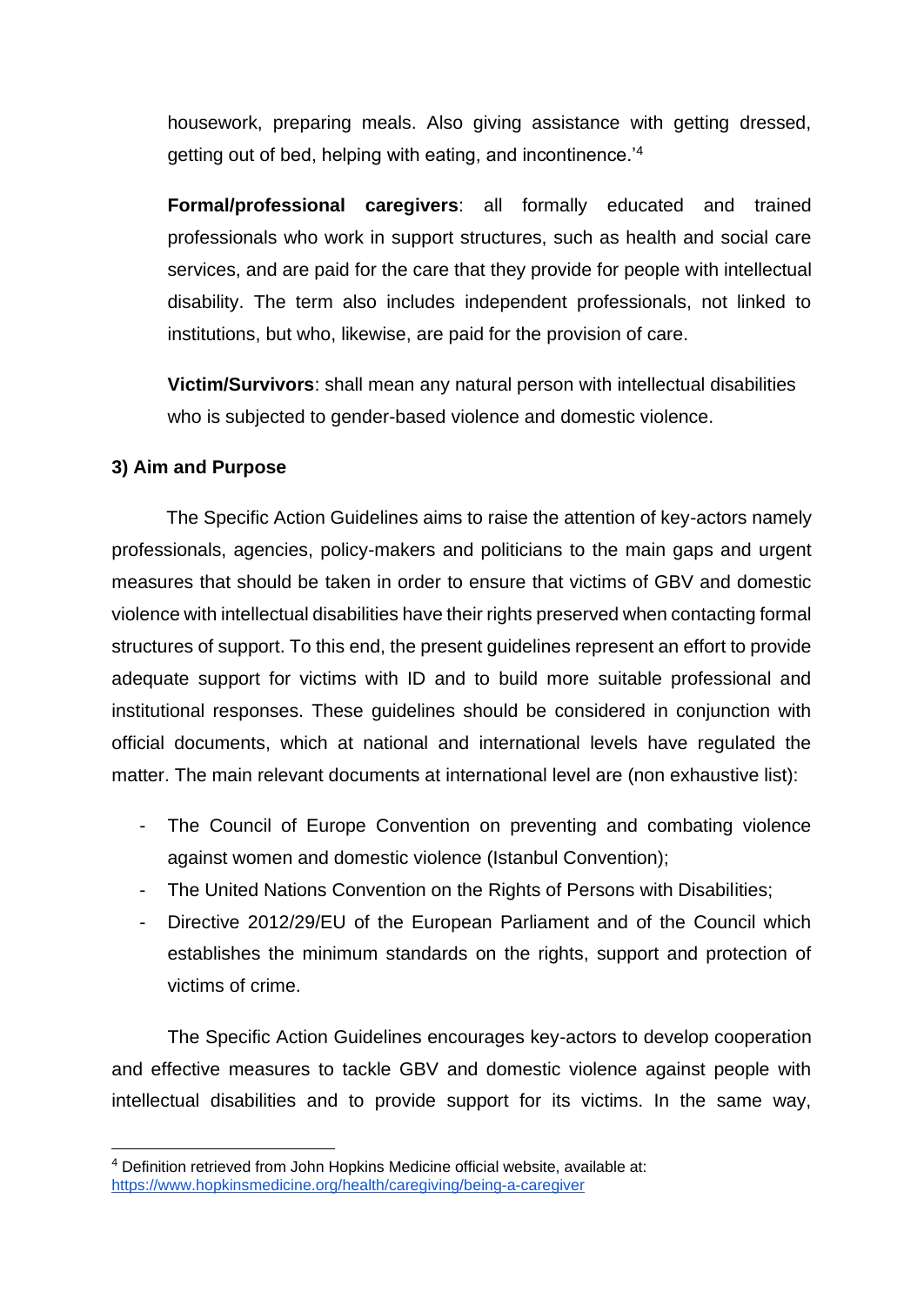encourages the specific training of professionals involved in assisting these people in order to become able to identify the abuse and victimization, as well as to recognize risk factors and act appropriately considering the specific vulnerabilities of this group.

#### **4) Principles**

This Specific Action Guidelines has the key function to inform and prepare professionals and agencies to develop responses for victims and address the specific training needs. The key actors involved in this response shall safeguard the following principles:

Intersectionality as a starting point for intervention - Meaning that each person has to be treated considering their individuality, subjectivity, contextual and social characteristics without any prejudice to promote substantive equality by providing adequate support in each particular case.

Victim-centered approach - Meaning that institutions can never instrumentalize victims and should prioritize all their specific needs and rights. Victims' interests have to orient intervention.

Multi-agency approach - Meaning that vulnerable groups have specific and multiple needs. To address them adequately, professionals and agencies from different specializations must work collaboratively to meet their needs within a reasonable time.

Awareness and specific training needs - Meaning that all professionals responsible for providing support to victims with intellectual disabilities should be aware of the specificities of this vulnerable group and have specific training on this matter. Agencies have the duty to train their professionals in this regard adequately.

### **5) Recommendations on attention to people with intellectual disabilities, victims of GBV and domestic violence.**

Gender-based violence (GBV) encompasses several forms of abuse which affect women and girls disproportionately such as rape, sexual exploitation, sexual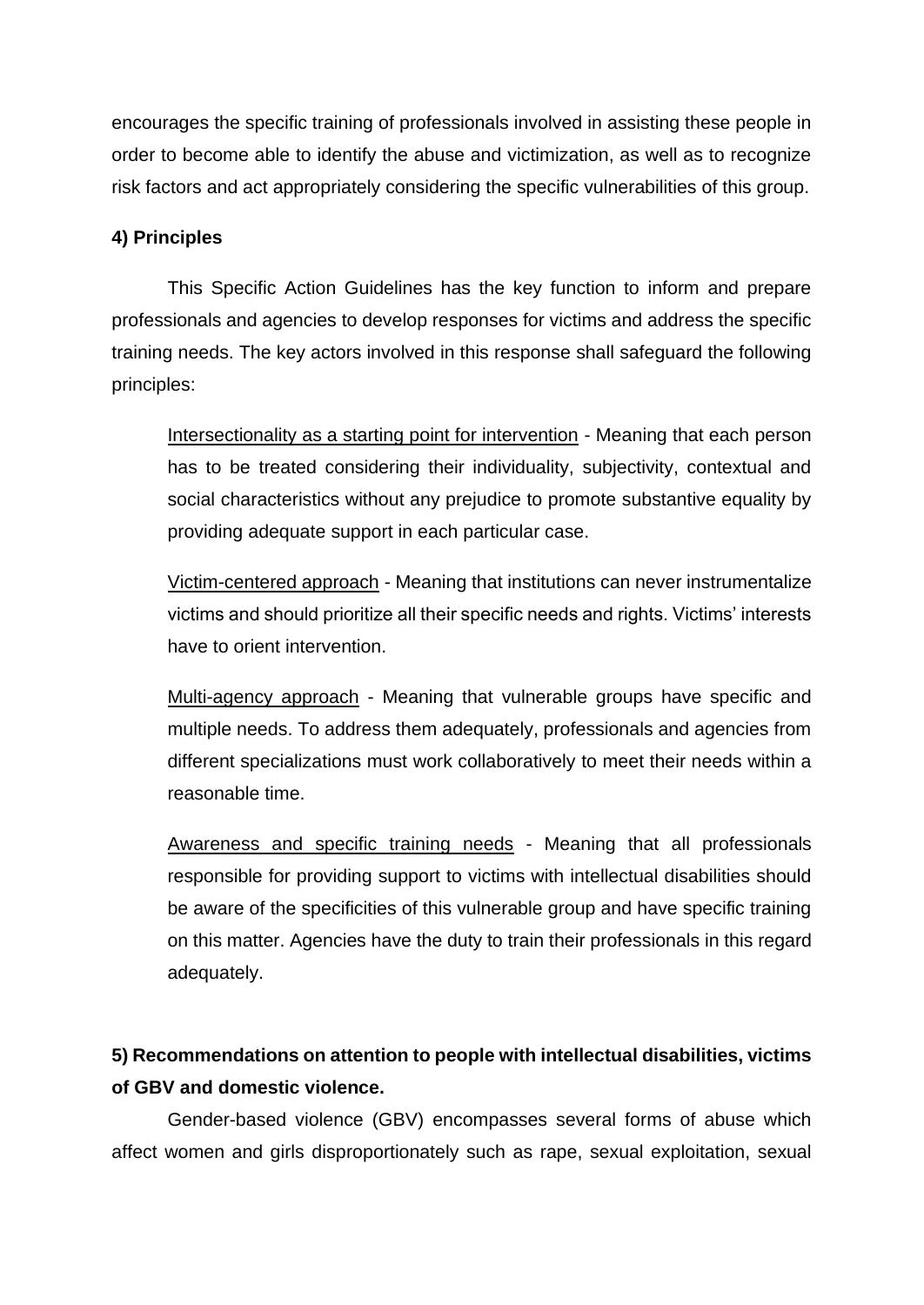harassment, genital mutilation and domestic violence. GBV against women is a pervasive form of human rights violation, affecting 1 in 3 women worldwide (WHO, 2013). The everyday risk is especially experienced by women with disabilities, since evidence shows that abuse is more frequent against this vulnerable group (FRA, 2014; Dunkle, Van Der Heijden, Stern, & Chirwa, 2018). In this regard, it is essential to mention that women with intellectual disabilities are equally exposed to the same forms of violence than women without identified disabilities. However, the "additional vulnerability factor" (as referred by Nosek, Foley, Hughes, & Howland, 2001, p. 186) creates some particular forms of violence which only affect women with disabilities, since that is intrinsically related to their limitations and healthcare needs (Walter-Brice, Cox, Priest, & Thompson, 2012).

The aforementioned research confirms that those professionals ought to address this group considering their vulnerabilities and challenges. Upon such reality, recommendations can be taken into account to better meet this group's needs and their professionals'.

The work carried out throughout the ATHENA BEGIN project so far has brought light into the glitches experienced by professionals, be those caregivers (formal and informal), psychologists, elements of the medical and police bodies, or other indirect parties; and by victims. Moreover, the focus has now been set on how these glitches can be transformed into improvement opportunities or recommendations to this field of work seeking to mitigate further repercussions upon victims and professionals.

Recommendations ought to be considered in two different modules: (a) professionals, whereas one can include formal and informal caregivers, bodies from the police force, psychologists, and other entities/individuals whom partake in the direct and/or indirect contact with victims of domestic violence with intellectual disability. This module is more training oriented. In a more small segment, module (b) whereas victims of domestic violence with intellectual disability are to be concluded. This module is more intervention oriented.

#### **(a) Professional oriented.**

In regards to professional oriented recommendations, adequate training has been significantly highlighted and reckoned by professionals themselves. They are the first in line to identify that, indeed, they lack the training to cope with a wide range of challenges brought by vulnerable populations such as people with intellectual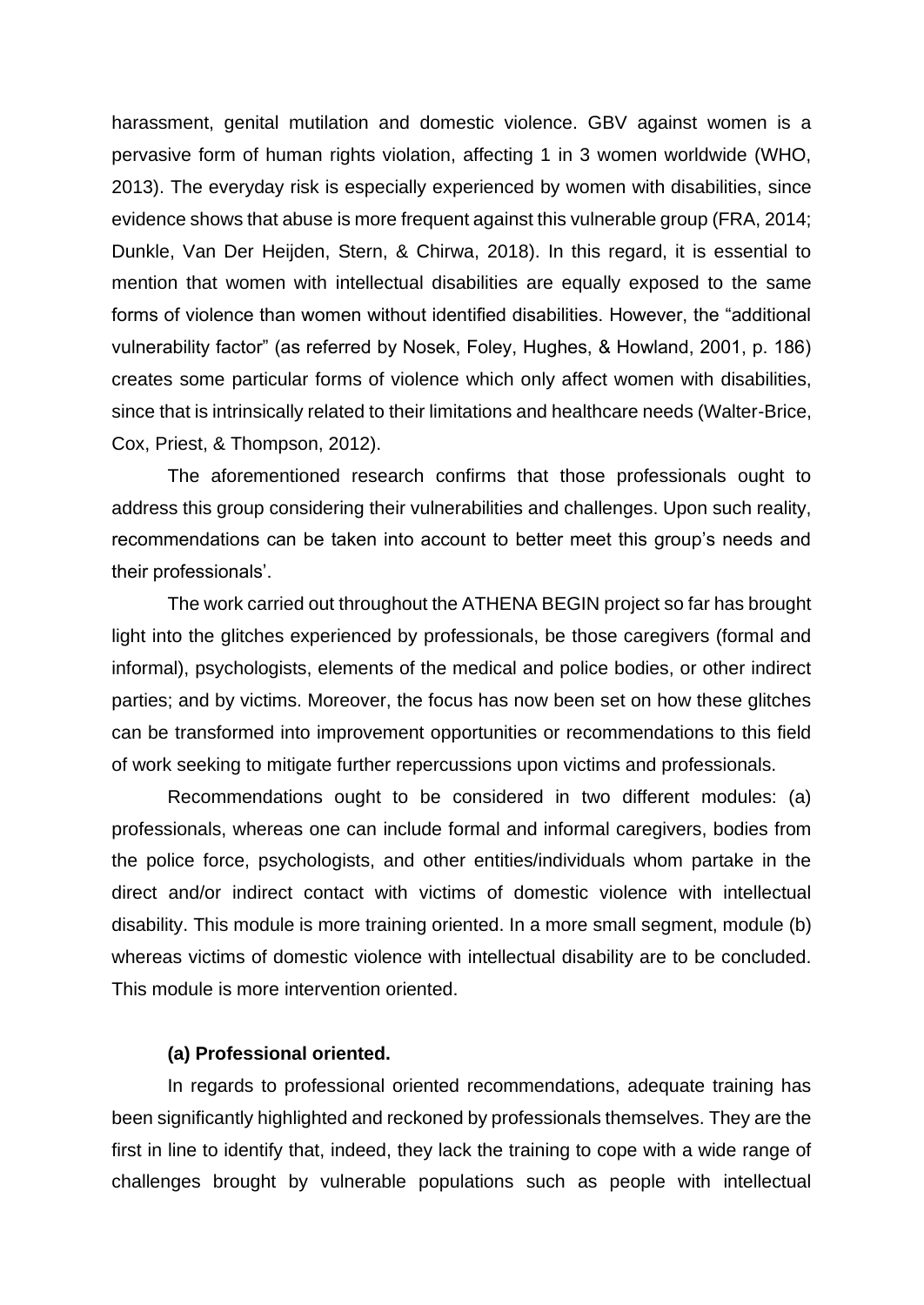disabilities, especially in cases of gender-based violence, more particularly, domestic violence. In this framework, training insufficiencies have been detected in different contexts. Regardless of their line of work (health care, police force, law, or other), training ought to be implemented early on in the academic life, enduring throughout their professional career, as long as the appointed professional is set to have contact with people with intellectual disabilities.

The need for proper monitoring starts early on, when soon-to-be parents are informed that their child carries some level of disability. Training in this area would enable parents to receive some guidance in terms of what can be expected throughout the parenthood journey, preventing them from experiencing feelings of helplessness and despair. Professionals ought to be trained to provide information on the existing degrees of disability, furthermore, on what these degrees actually signify in terms of behavior and cognitive abilities throughout the child's stages of growth. Adolescence, for instance, can be a more challenging stage, moreover, if one considers a person with intellectual disability, as it awakens parents to a wide range of possibilities to which they (and professionals) lack preparation for. In regards to sexuality, for example, training is absent. Even worst is the fact that people with intellectual disabilities are somewhat seen as asexual beings, so much that, when they manifest sexual behaviors and interests, these tend to be disregarded. Training in this area of knowledge would help parents offer proper guidance to children with intellectual disabilities on what is acceptable and what is not in regards to intimate contact, more importantly, working on a more preventive level.

The lack of training in the framework of the existing degrees of disability and respective repercussions is also experienced by professionals from other lines of work, such as police forces and caregivers (formal and informal) who have testified their inability to understand to what extent their message is being fully received by its receptor.

The main difference between the population with and without intellectual disabilities in the expression of mental health problems lies in the greater use of behaviour as a method of expression of psychiatric symptoms by individuals with intellectual disabilities. The concept of "behavioural equivalent" refers to the expression of psychiatric symptoms through behaviour. The greater expression of "behavioural equivalents" among individuals with intellectual disabilities is undoubtedly due to their communication problems. This communicational posture may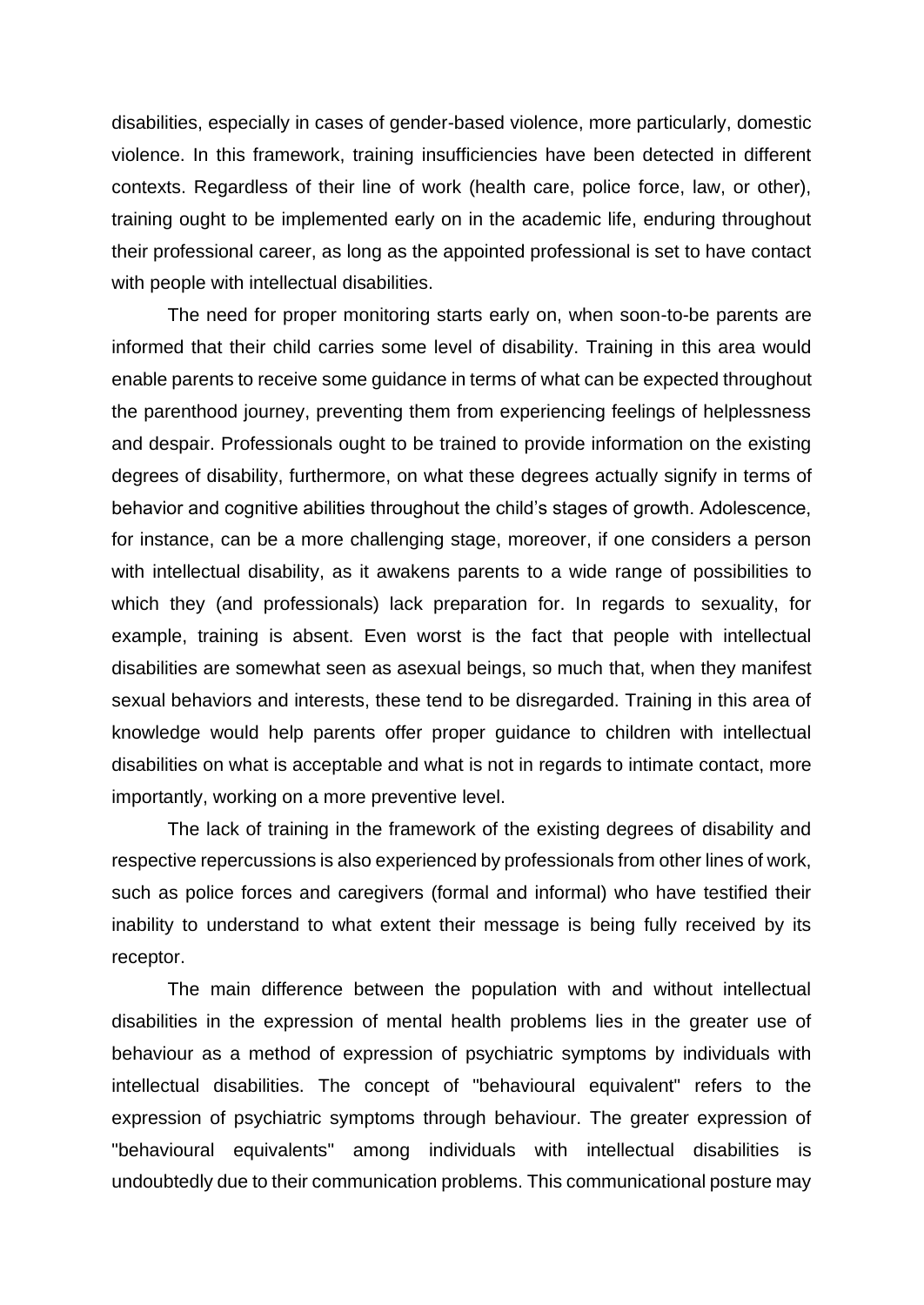present itself as a barrier in terms of risk assessment and it is imperative to find mechanisms to overcome it.

Adequate instruments would also be necessary in this sense, nevertheless, the inadequacy of instruments for risk assessment is another experienced reality. The current instruments were thought out to people without intellectual disabilities hence the reason why professionals, failing to find better resources to assist this group, are left with a limited number of instruments to which they can resort to but none of them adequate for the assessment of conditions amongst people with intellectual disabilities. The condition of the recipient is disregarded (intellectual disability), the condition in need of assessment is prioritized (violence). The development of instruments thought out for people with intellectual disabilities, allied with the improvement of better communication skills, ought to be seen as a priority since it represents (1) the quantitative gateway to the client's condition and (2) a primary tool towards the identification of signs amongst children, adolescents and adults. Nonetheless, a holistic approach is not to be disregarded. In fact, it is quite the opposite. A holistic approach is highly recommended as it would allow a more comprehensive understanding of the events.

The aforementioned training essentials are thought to exponentiate upon the development of multidisciplinary teams and consolidation of existing networks. An open channel with solid communication procedures exchanged would have to exist amongst the different working cells (health care, medical institutions, police stations, psychology offices, and others), working towards the increase of both recovery and prevention stages and, consequently, assuring higher levels of protection towards victims of GBV, moreover, domestic violence, with intellectual disabilities. To standardize the exchange of information and *modus operandi* between the different working cells, a specific protocol of responses would be of key significance. A common protocol of responses for cases of GBV – domestic violence – towards people with intellectual disabilities that takes into account the ethical principles of the client and walks towards the deconstruction of ingrained stereotypes, prejudiced approaches.

This set of recommended training skills could help shed some light and helpful guidance towards the ease of human and emotional burdens carried out by professionals who work with this vulnerable group, consequently shutting the doors that leads to emotional exhaustion and burnout.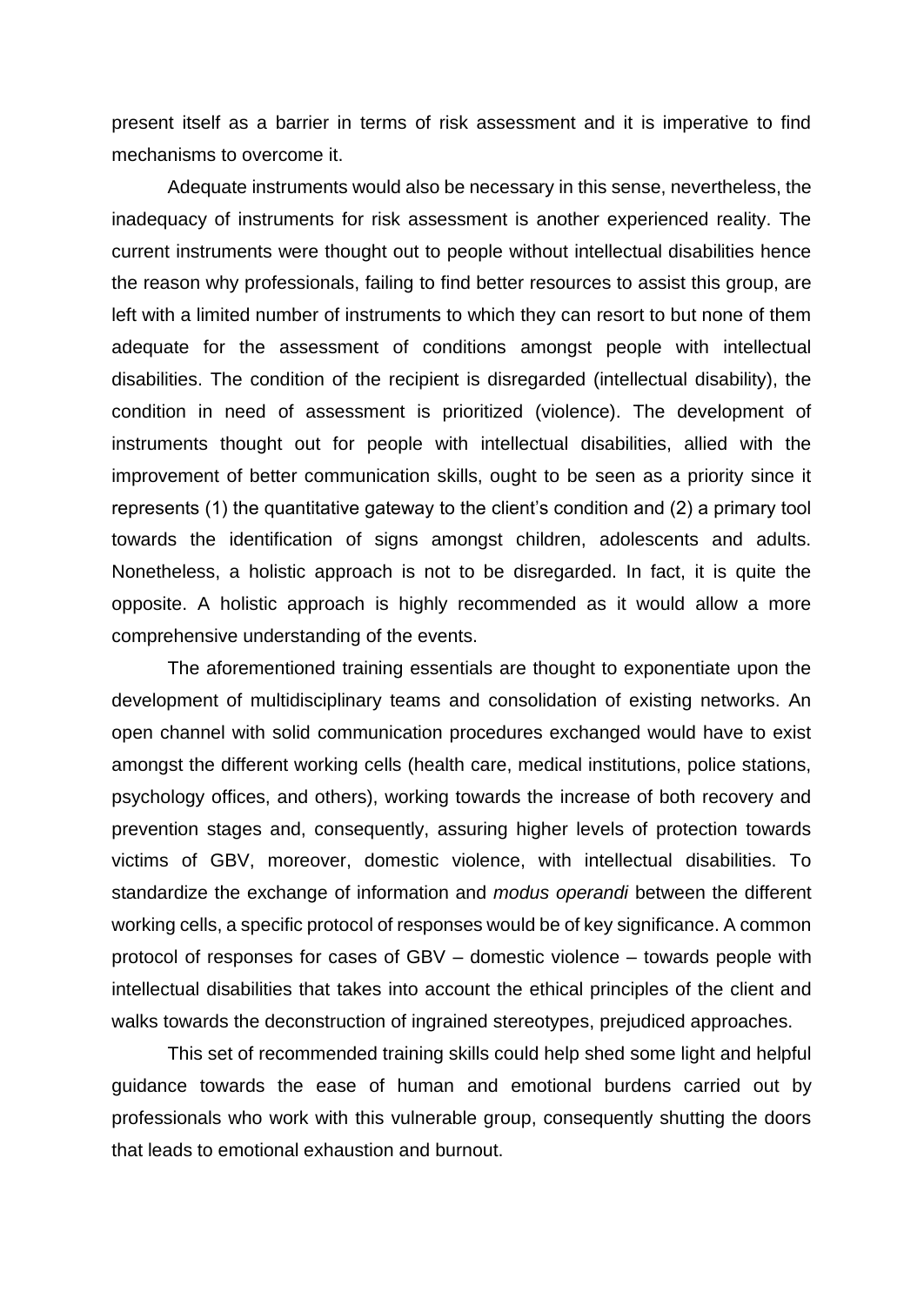#### **(b) Victim oriented.**

Victim oriented recommendations endorsed a more personalized intervention.

From the professional standpoint, people with intellectual disabilities experience the ongoing disregard of their speech. This reality finds its foundation in the belief that disability is often associated with the impossibility to provide a reliable testimony. In cases of domestic violence, where victims with intellectual disabilities are involved, this posture is even more noticeable. At this stage, the recommendation is that, just as with people without disabilities, professionals are able to detach from the disability factor without failing to offer a proper intervention from the voice validating standpoint.

In cases where the victims are somehow prevented or incapable of providing a speech, the recommendation was that these victims ought to have - or to be provided with - a voice facilitator. A voice facilitator can be a trained professional or an informal caregiver (family member or similar) who will give voice to the victim with intellectual disability, while defending their rights and taking their interests at heart.

Also noticeable was the fact that people with intellectual disabilities are often approached with childlike attitudes, be them from relatives or from professionals (such as police officers when they are collecting an intellectually disabled victim's testimony). This kind of posture feeds stereotypical behaviors and indoctrinates beliefs that prevent people with intellectual disabilities from enduring a full life experience. A voice facilitator can embody a key role in tearing down these childlike attitudes and enabling the victim with intellectual disability to have her/his experience as well as her/his testimony validated. The recommendation is that services of all lines of work are *equipped* with such a person in order to:

(1) bring awareness to the person with intellectual disability that she/he was a victim of violence (in some cases, when people with intellectual disabilities are victims of domestic violence, they are not conscious of it, not of their victim status);

(2) bridge the existing communicational gap that prevents victims of domestic violence with intellectual disabilities from having their voice heard.

Professionals are recommended to foster a relationship of trust and an environment of security, not only for the victim, but also, for the respective families. This happens because both victims of domestic violence with intellectual disabilities and their families have reported experiencing feelings of judgement and prejudice from bodies that were meant to offer an environment of understanding. The aforementioned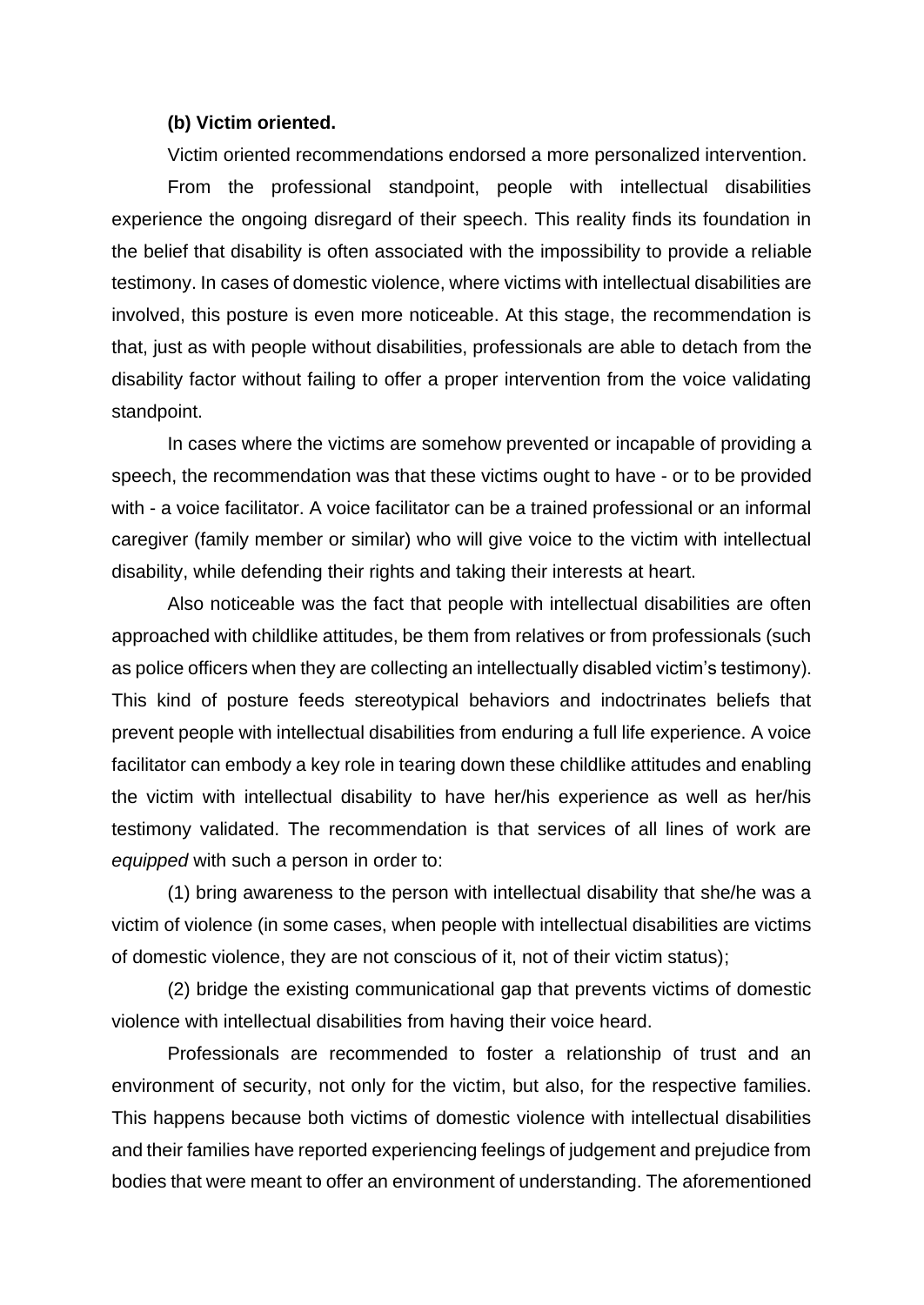conditions are even more fruitful when the acquainted professional is able to set in motion his/her active listening skills.

Deterioration of the inequalities experienced by the victim and encouragement of the professional to opt for a common approach is the main goal.

#### **6) Proposed model of joint protocol for agency providers and key-actors**

In order to provide practical orientations and guidelines regarding victim assistance and professionals needs, the Specific Action Guidelines elaborated under the scope of Project ATHENA, encourages agency providers and key-actors to establish protocols with minimum standards for intervention with this specific vulnerable group to avoid secondary victimization and to ensure their safety and rights. In the same way, investing in capacity building can be a key for a more victim-centered approach and effectiveness of the intervention.

In this way, the Specific Action Guidelines provided a set of recommendations oriented both for the victims needs as well as for professional needs. Such recommendations should be turned in practice through protocols for action between agencies at country-level taking special attention to the geographical scope of this commitment, since victims with intellectual disabilities have the right to be assisted in the same standards of quality whenever they live. Geographical location can not be a barrier for finding help. Protocols should include a broadly scope of agencies, in a way to create an effective multi-agency approach towards the responses for people with intellectual disabilities. The multi-agency approach is a mandatory principle considering that in this specific group, the disabilities can require the assistance of professionals from different expertise and the networking and partnership across sectors can increase the quality of services provided. It is also important to consider that Academic Authorities and Universities could be interesting partners to be involved in the protocol since professionals refer to the lack of academic specific training as a barrier to better performance when dealing with intellectual disabilities.

Considering all recommendations and topics mentioned, the Specific Action Guidelines proposes a model of joint protocol for agency providers and key-actors, including specific roles and responsibilities for each signatory partner.

- **Joint protocol (scope, roles and responsibilities)**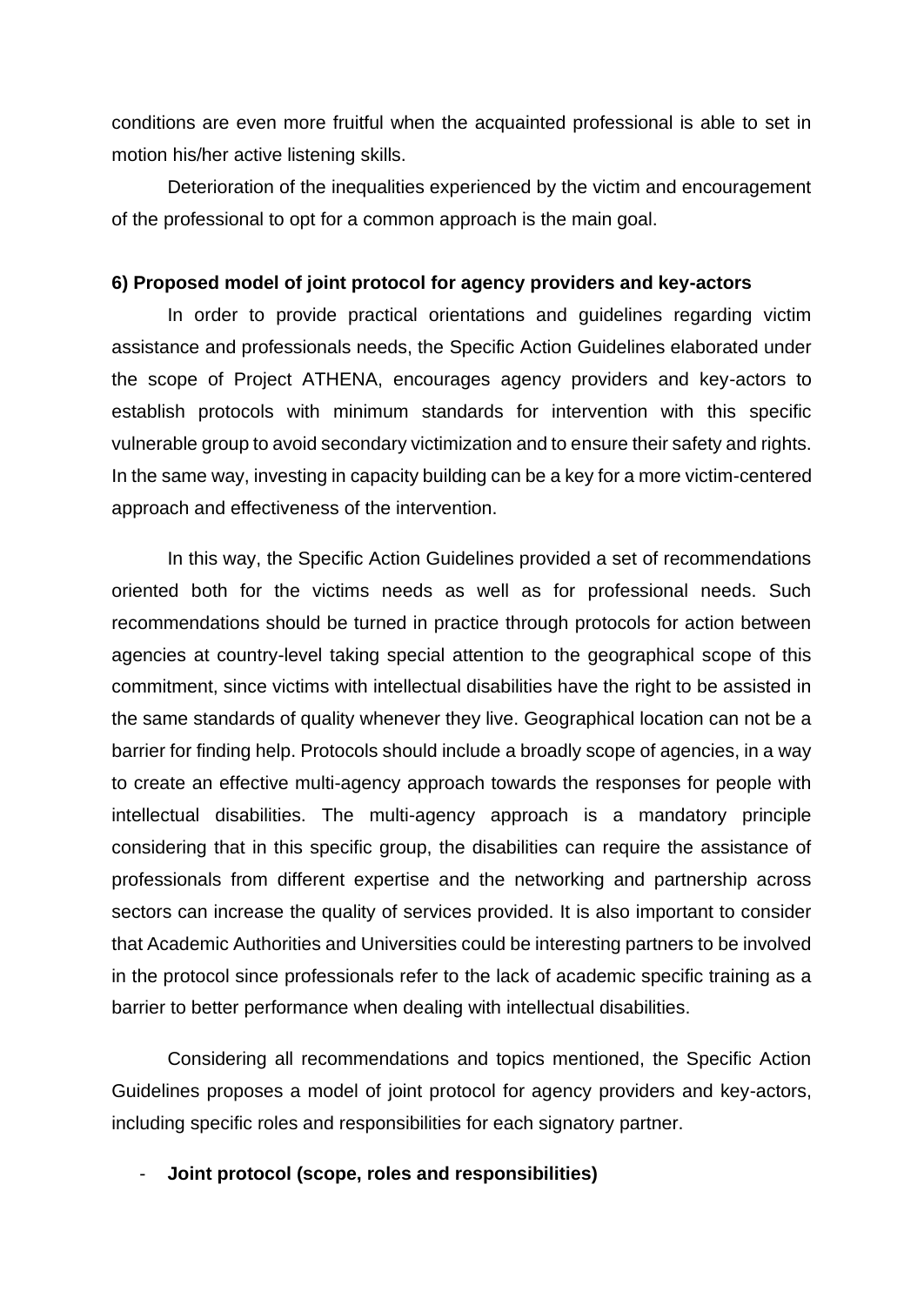**I - Scope:** All signatory parties are committed to applying jointened and coordinated efforts to offer the appropriate support for people with intellectual disabilities who are victims of gender-based violence and domestic violence. In the same way, partners are committed to invest resources in capacity building to tackle the main gaps in professional's training needs. The proposed protocol applies to all signatory parties and produces immediate effects. The protocol encompasses specific measures that should be implemented regardless of prejudice in all structures involved. The signatory parties are committed to making available all the resources and technical means necessary to carry out the proposed measures.

#### **II - Roles and responsibilities:**

- (a) Victim oriented measures: The signatory parties shall be committed with a victim-centered approach. All the necessary means should be applied to ensure victims safety and rights, as well as their family members, namely children. The signatory parties shall be aware that effective measures includes, among other measures:
	- Victims' rights to understand and be understood by professionals and all necessary means should be applied to ensure effective communication;
	- Provide adapted and accessible structures/facilities for victims and their families;
	- Specific instruments for risk assessment for people intellectual disabilities should be developed and applied by the signatory parties;
	- Safety-plan should be established in articulation with police forces and informal caregivers;
	- A relationship of trust with the victims and informal caregivers is crucial, this way, all the communications and the support should be provided by the same professionals during all the intervention.

(b) Professional oriented measures: The signatory parties shall be committed with capacity building. All the means should be applied to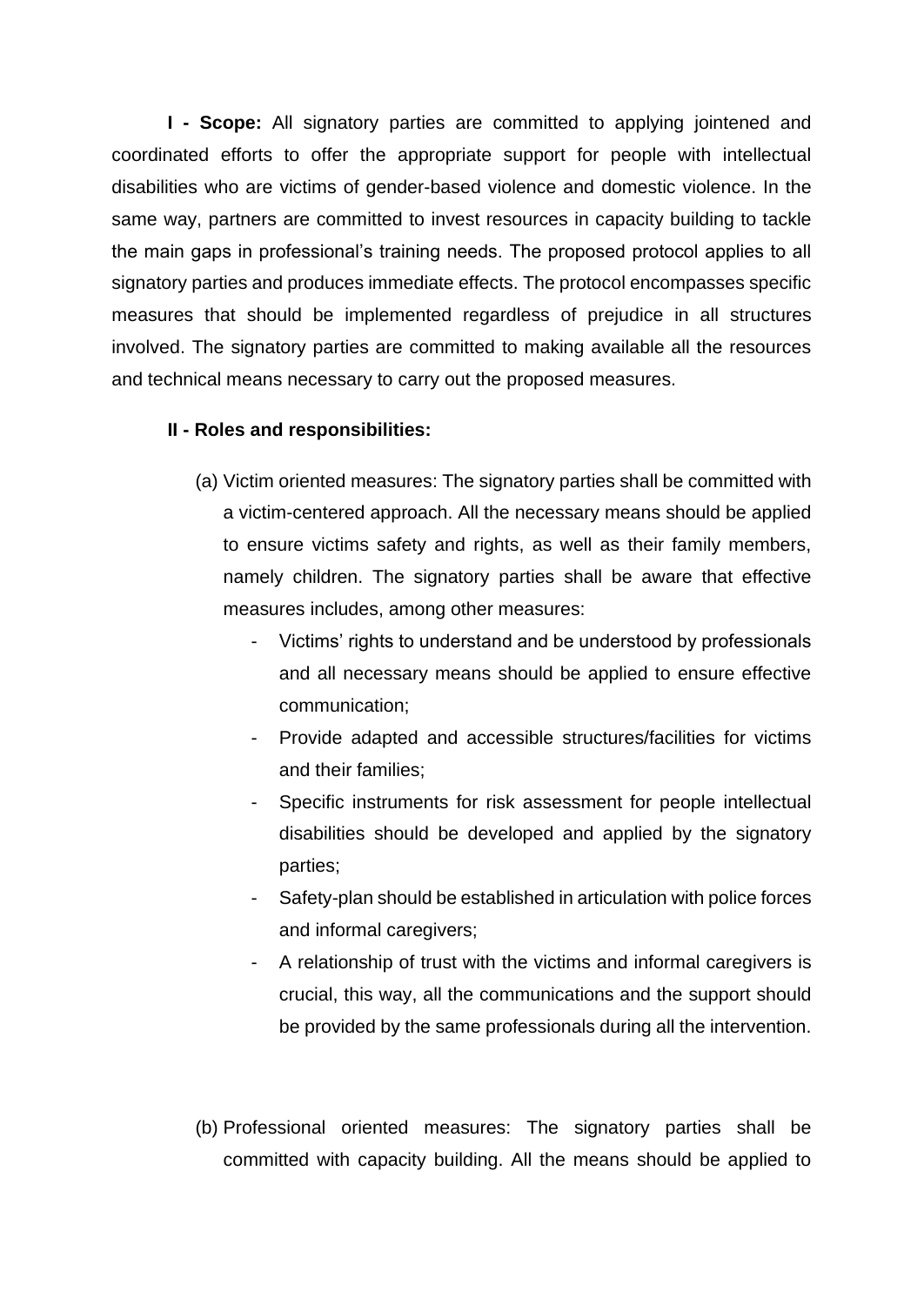ensure that all professionals who deal with people with intellectual disabilities victims of gender-based violence and domestic violence have the adequate training to recognize victimizations and to provide support for such vulnerable groups. The signatory parties shall be aware that effective measures includes, among other measures:

- Planning and executing training sessions with professionals involved in support for victims with intellectual disabilities, namely those who work in the first line responses;
- Monitoring the intervention and ensure that a multi-agency approach in implemented when needed;
- Implement efforts to monitor and prevent work overload, namely using appropriate work schedules to avoid burn out;
- Provide psychological support for professionals when needed;
- Invest in general resources and facilities to enable better working conditions.

#### **7) Clues for Intervention - additional and practical insights for professionals**

European Strategy for the Rights of Persons with Disabilities 2021-2030 has outlined four main axes for development across Member States: accessibility; independent life; job; including education. All countries that have signed the United Nations Convention on the Rights of Persons with Disabilities have committed to reducing existing barriers and dangers that withdraw people from their rights and freedom. Article 8º of the United Nations Convention on the Rights of Persons with Disabilities calls for greater awareness with the aim of promoting respect for the rights and dignity of people with intellectual disabilities, eliminating prejudice against them, valuing their skills and competences. In order to give effectiveness to this objective, educational measures must be taken, with targeted training in the education system, raising awareness with campaigns and media coverage.

Likewise, article 21º emphasizes that people with intellectual disabilities / multidisabilities must have access to technologies using adequate communication and receive information in accessible formats and in a timely manner and at no additional cost. Both organizations and the media should be encouraged to provide information in a way that makes it accessible to all.The American Psychological Association (2015) and the American Association for Intellectual Disabilities and Development (2018)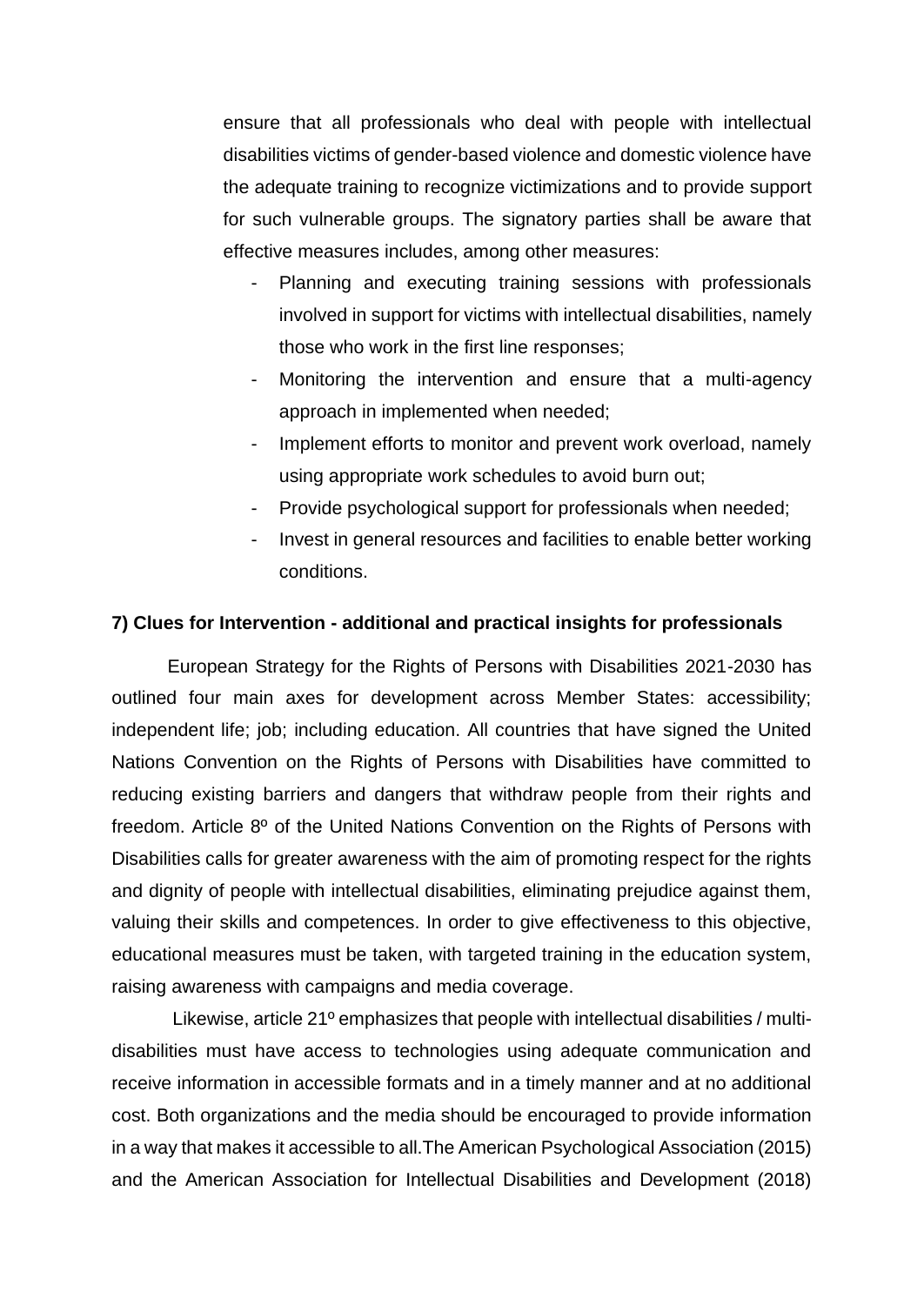recognizing gaps in training professionals developed a set of guidelines/recommendations for professionals, namely:

- ❖ Fundamental knowledge and awareness.
- ❖ Understand that intellectual disability is not just the person with disabilities but their interaction with multiple factors that influence their expressions, recommend a multiple perspective approach to risk factors that incorporates associated risk factors, allowing a variety of identity perspectives of the intellectual disability.
- ❖ Understand that people with intellectual disabilities and guidelines are distinct constructs, but interrelated if the risk is identified through specific support strategies to prevent, mitigate or mitigate that risk improving the functioning and well-being of the person with Intellectual Disabilities.
- ❖ Be aware of how attitudes and knowledge about intellectual disability affect the quality of care that professionals provide to people with disabilities and their families.
- ❖ Incorporating a justice perspective in the field of intellectual disability can influence the development of policies and practices to improve laws and human rights.

#### **(a) Stigma, discrimination and barriers to care**

- ❖ Recognize how stigma, prejudice, discrimination and violence affect the health and well-being of people with intellectual disabilities;
- ❖ Recognize the influence of institutional barriers in the lives of people with intellectual disabilities and help the development of affirmative contexts;
- ❖ Understand that it is necessary to promote social change to reduce the negative effects of stigma on the health and well-being of people with intellectual disabilities

#### **(b) Development of a satisfying life**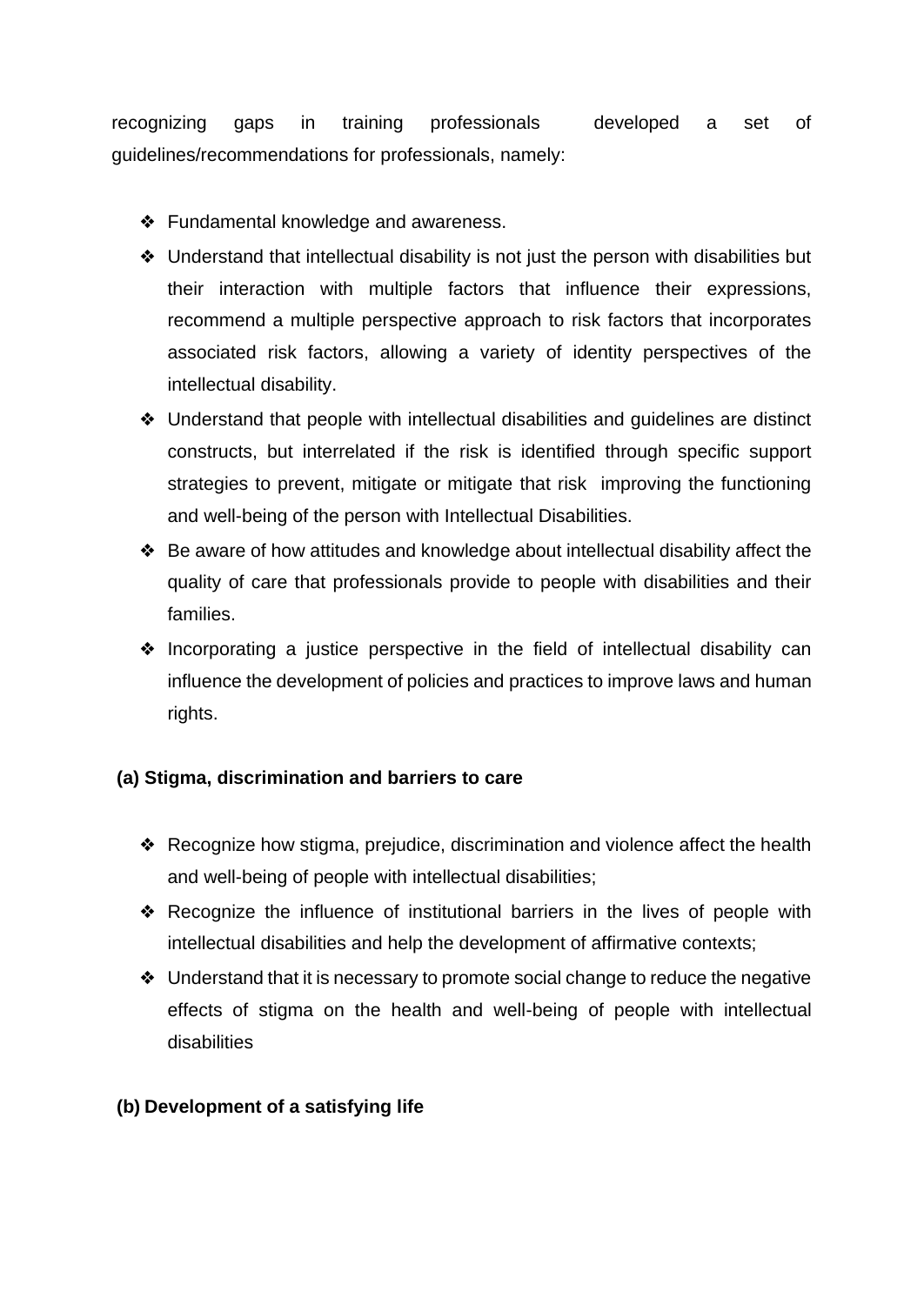- ❖ Understand the differences in the development and needs of children and adolescents, as well as knowing that not all young people have equal adaptive and intellectual functioning
- ❖ Understand the specific challenges of resilience experiences that adults, elderly people with intellectual disabilities can develop, with support in the dimensions of their human functioning.

#### **(c) Evaluation, therapy and intervention.**

- ❖ Use the concept of human functioning as a measurable indicator of health.
- ❖ Recognize that people with intellectual disabilities are more likely to have positive experiences in their lives when they are properly supported.
- ❖ Understand how parenting and family formation of people with intellectual disabilities are variable.
- ❖ Recognize the potential benefits of interdisciplinary approaches when providing support to people with intellectual disabilities and working in collaboration with other care providers.

#### **(d) Research, education and training**

- ❖ Respect the well-being and rights of participants with intellectual disabilities in investigations and present results accurately to avoid misuse or misrepresentation of these
- ❖ Prepare other professionals for specific interventions with people with intellectual disabilities.

#### **(e) Addressing the gaps in National Laws**

Spain, Greece and Portugal and other European countries have created plans and programs to combat domestic and gender-based violence, however it appears that very little has been done in relation to people with intellectual disabilities. Therefore, more effective action plans or measures must be adopted to improve the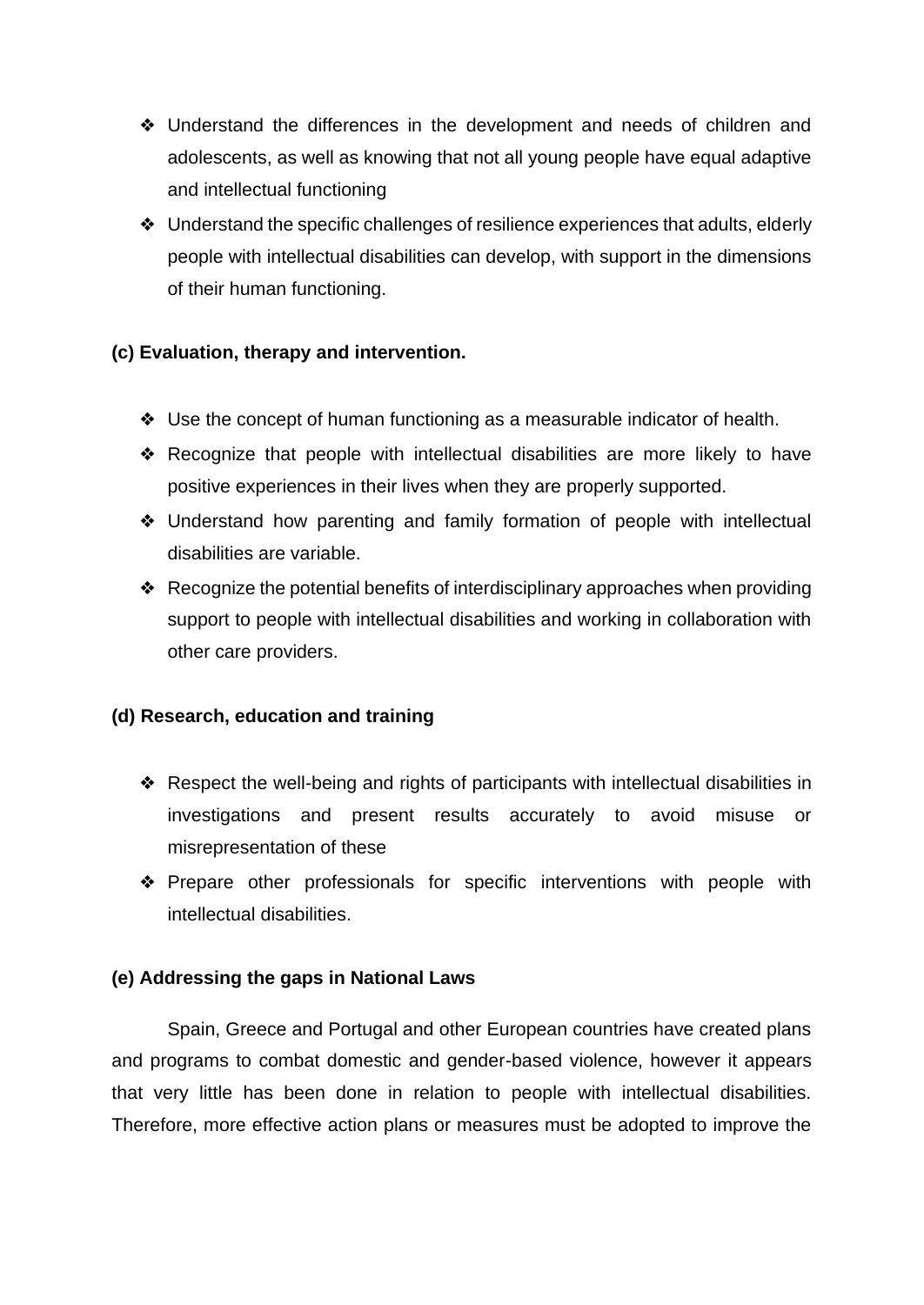protection of women, children and men with disabilities. It is crucial that Governments develop specific laws and policies to protect people with intellectual disabilities.

#### **(f) Cooperation between state institutions and non-governmental organizations**

It is intended to change the fundamental political paradigm with a selfdetermined perspective on life for people with disabilities. However, violence against women with disabilities has increased and reveal that work, activism and political advocacy for women with disabilities has not been enough to defend these women.

- ❖ Tackle gender-based violence and domestic violence, eliminating taboos, creating support networks, and taking into account specific gender aspects these are the objectives of the focus area Domestic violence among people with disabilities.
- ❖ Empowering Individuals and their Families
- ❖ Promote the transversal and integrated vision of the various active agents on the issue of Domestic Violence and gender-based violence
- ❖ Creation of a Facilitator who supports and accompanies the victim with intellectual disability.
- ❖ Specific shelter houses for people/women with intellectual disabilities.

#### **Bibliographical references**

- American Association on Intellectual and Developmental Disabilities (AAIDD). Frequently asked questions on intellectual disability. Retrieved from: <https://aaidd.org/intellectual-disability/definition/faqs-on-intellectualdisability#.WjGbhXlG3RZ>
- AAIDD/The Arc (2017). Addressing the causes and effects of intellectual and developmental disabilities. Joint position statement of AAIDD and The Arc. Retrieved on 21 April, 2021 from www.aaidd.org
- American Psychiatric Association (2013). Diagnostic and statistical manual for mental disorders (5th ed.). American Psychiatric Publishing.
- Dunkle K., Van Der Heijden I., Stern E., and Chirwa E. (2018)[.](https://www.whatworks.co.za/documents/publications/195-disability-brief-whatworks-23072018-web/file) *[Disability and Violence](https://www.whatworks.co.za/documents/publications/195-disability-brief-whatworks-23072018-web/file)  [against Women and Girls: Emerging Evidence from the What Works to Prevent](https://www.whatworks.co.za/documents/publications/195-disability-brief-whatworks-23072018-web/file)  [Violence against Women and Girls Global Programme](https://www.whatworks.co.za/documents/publications/195-disability-brief-whatworks-23072018-web/file)*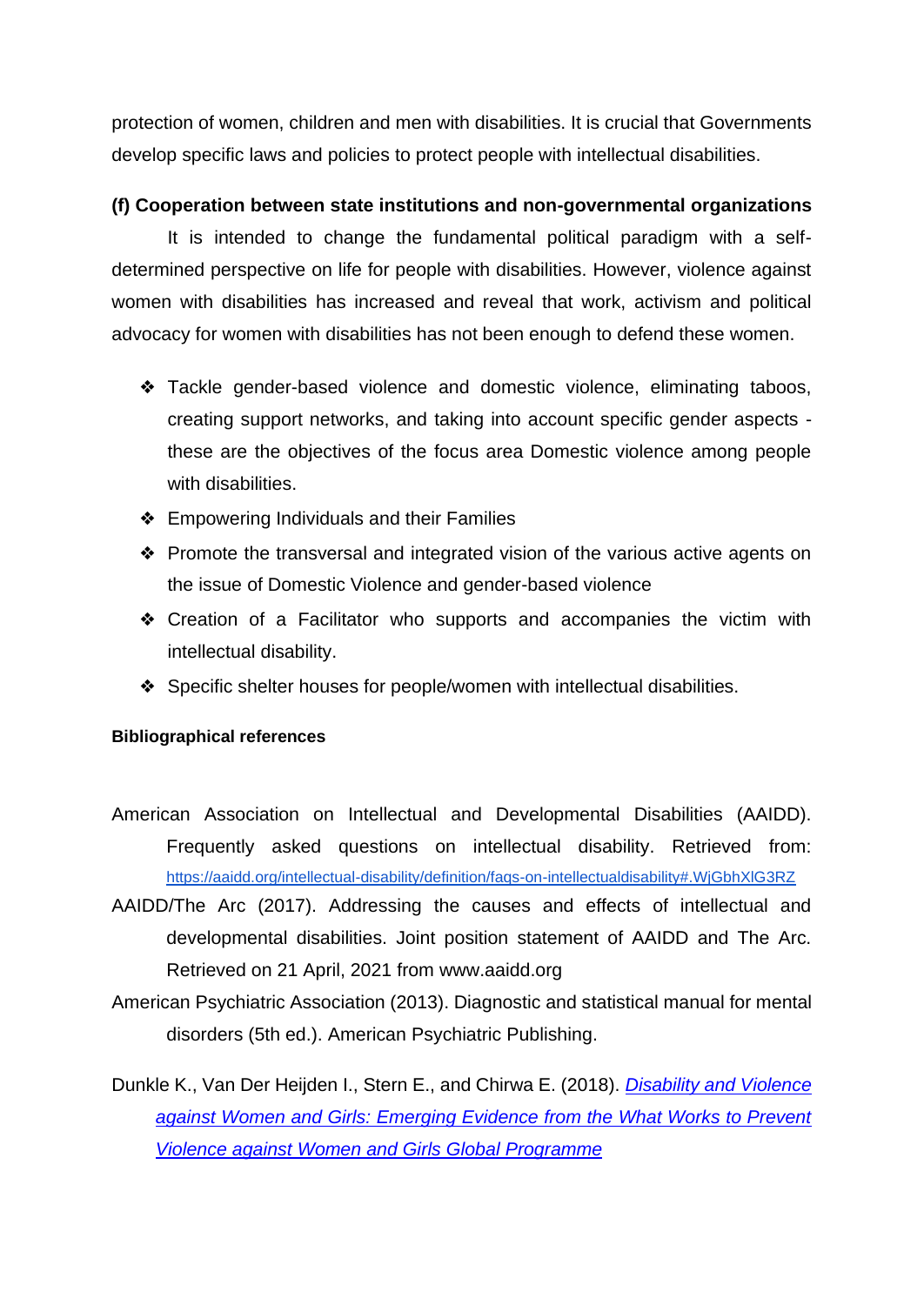FRA - European Union Agency for Fundamental Rights (2014). *Violence against women: An EU-wide survey: Main results*. FRA, European Union Agency for Fundamental Rights.

Glasenapp, J., Elbing, U., Moschner, B. & Rohmann UH (2000). Microanálise exploratória de Processos de construção de relacionamento em terapia para pessoas com incapacidade intelectual. Curative Education Research, 26, 132- 142

Machado, C. (2004). Intervenção Psicológica com vítimas de crimes: Dilemas teóricos, técnicos e emocionais. International Journal of Clinical and Health Psychology, 4 (2), 399-411.

- Nosek, M. A., Foley, C. C., Hughes, R. B., & Howland, C. A. (2001). Vulnerabilities for abuse among women with disabilities. *Sexuality and Disability*, *19*(3), 177-189.
- OHCHR, Thematic Study by the Office of the United Nations High Commissioner for Human Rights on enhancing awareness and understanding of the Convention on the Rights of Persons with Disabilities (A/HRC/10/48, 26 January 2009), available at: [http://www2.ohchr](http://www2.ohchr/) <last accessed 23 April 2021
- Walter-Brice, A., Cox, R., Priest, H., & Thompson, F. (2012). What do women with learning disabilities say about their experiences of domestic abuse within the context of their intimate partner relationships?. *Disability & Society*, *27*(4), 503- 517
- WHO World Health Organization. (2013). *Global and regional estimates of violence against women: prevalence and health effects of intimate partner violence and non-partner sexual violence*. World Health Organization.